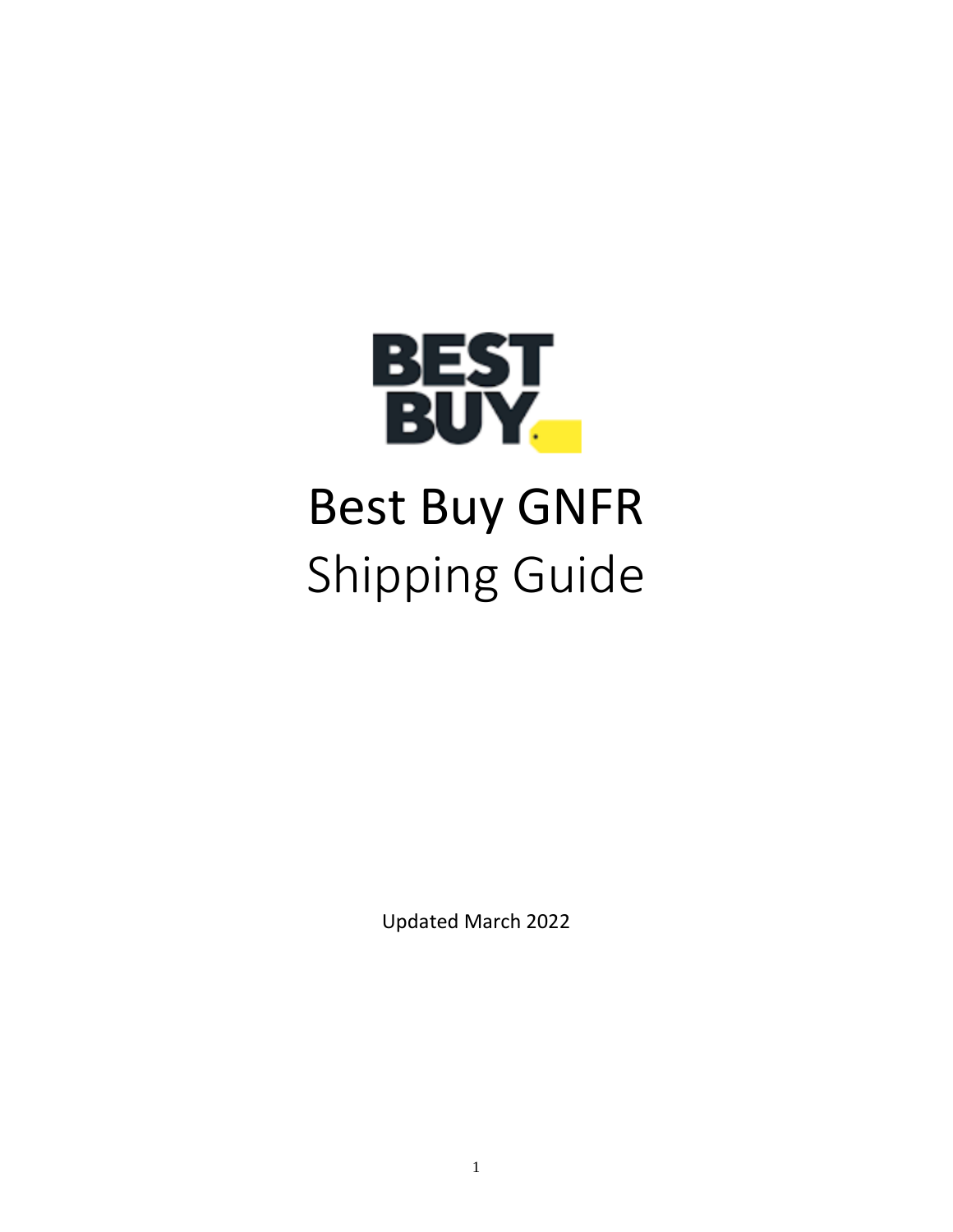## Summary

This document outlines shipping and transportation guidelines for Best Buy's GNFR program specific to Best Buy paid freight with the exception of small parcel or pre-paid freight.

# Contents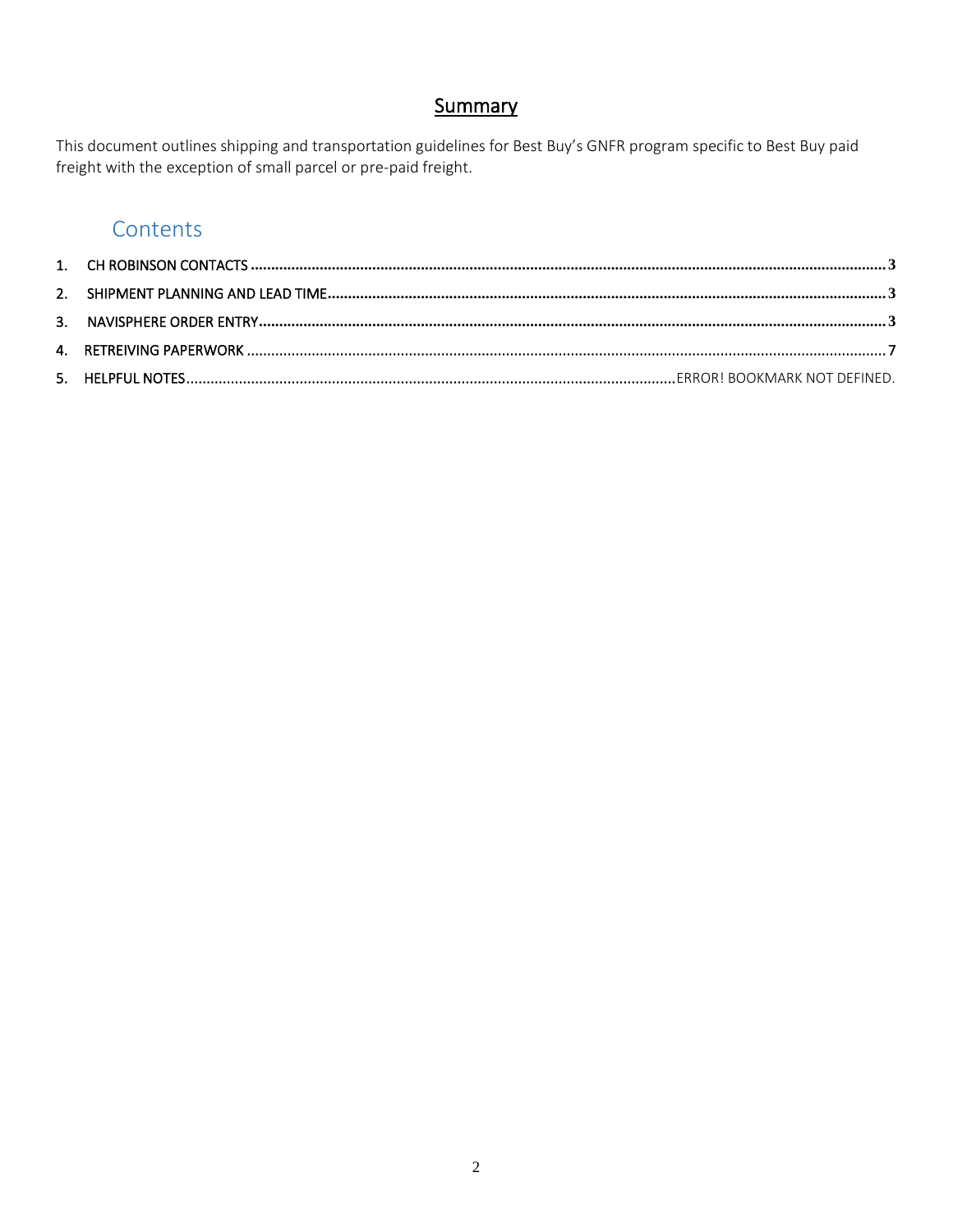## <span id="page-2-0"></span>1. CH Robinson Contacts

CH Robinson Team E-mail Routing[: BestBuyGNFR@chrobinson.com](mailto:bestbuygnfr@chrobinson.com) Lindsey Munn (Key Account Manager-Escalation) Colin Burk (Account Manager) Nick Degen (Account Manager)

For any small parcel or prepaid questions please contact nsotransportation@bestbuy.com

## <span id="page-2-1"></span>2. Shipment Planning and Lead Time



- Project Planning: Reach out t[o CH](mailto:targetteam@chrobinson.com) Robinson 4 weeks prior to deliver by date to collaborate on a shipping schedule for project freight.
- Lead Time: Please enter shipments into Navisphere at least 7 days prior to shipping
- Consolidation: As part of our project planning we may reach out in order to determine if there is flexibility in ship/deliver dates in an effort to further consolidate freight.
- Expedite Shipments: Select only if BBY has instructed you to expedite or hit a hard delivery date (if after 1PM CST shipment should be entered for next day pick-up)

## <span id="page-2-2"></span>3. Navisphere Order Entry

Navisphere 2.0 is the portal used for tendering shipments to CH Robinson to route a truck for pick up on all Best Buy GNFR pre-paid shipments. This portal can also be used for tracking and tracing as well as creating shipping paperwork.



Go t[o www.chrobinson.com](http://www.chrobinson.com/) and select "Navisphere 2.0" from dropdown menu.

Enter username, password and select "login" (request a username and password by contacting [BestBuyGNFR@chrobinson.com\)](mailto:BestBuyGNFR@chrobinson.com)

#### Under the Orders Menu, select "Create Order"

| NAVISPHERE® | <b>DASHBOARD</b> | OUOTING - | ORDERS $\sim$                                  |                                                        | TRACKING - ACCOUNTS PAYABLE - | <b>REPORTS</b> |
|-------------|------------------|-----------|------------------------------------------------|--------------------------------------------------------|-------------------------------|----------------|
|             |                  |           | <b>CREATE ORDER,</b><br>DRAW PO<br>___________ | MANAGE TEMPLATES<br>STANDARD OPERATING PROCEDURES<br>v |                               |                |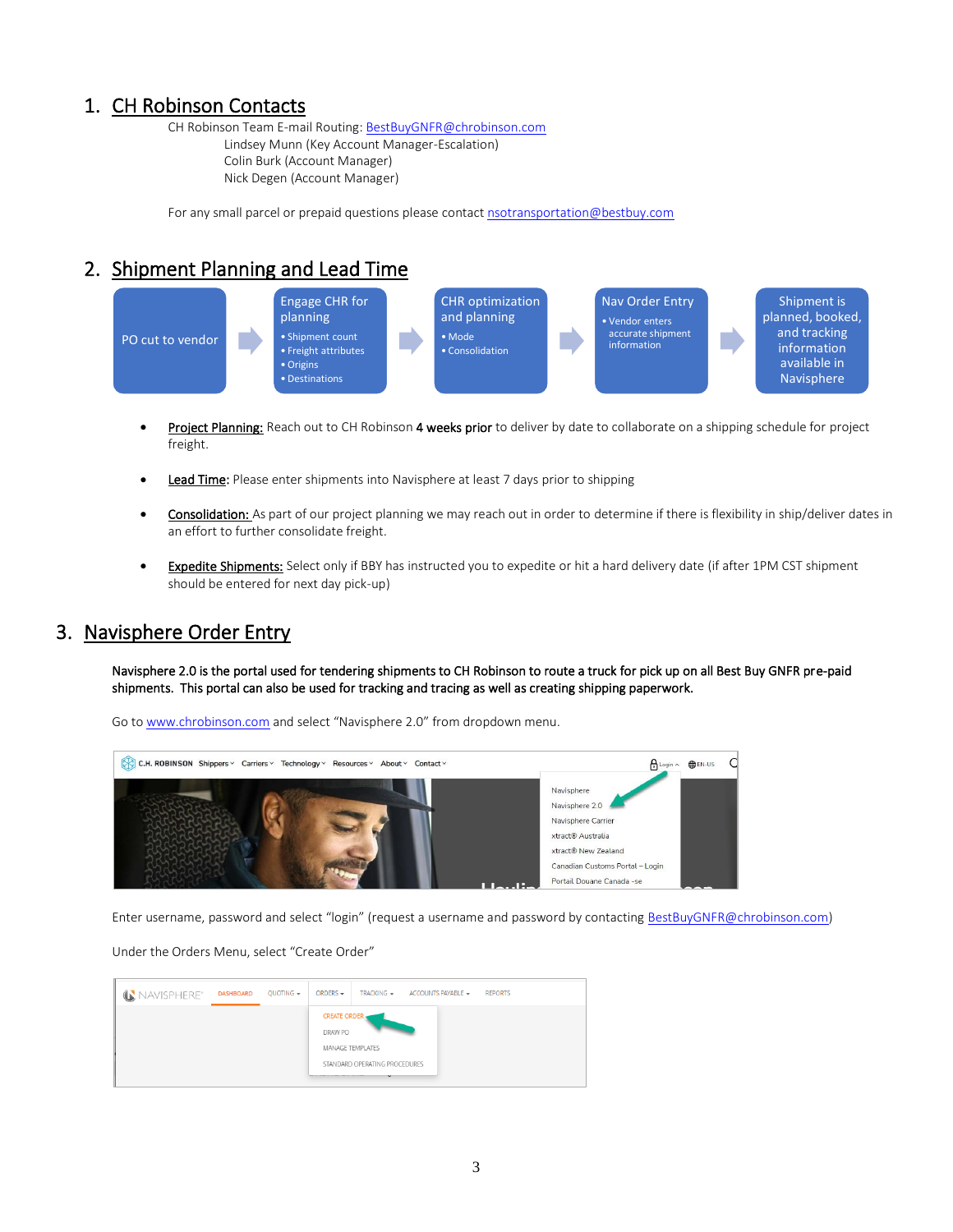#### Enter shipment Information:

- $\bullet$  (\*) = required field
- Best Buy PO#'s or SO#'s Enter one PO or SO # in this field; for orders with multiple PO or SO #'s enter each number separated by a comma
- Project Name or Code Enter the name of the project that your freight is supporting.
	- This may look like Q00001, Q2215K, R0000R, N00000I, or P2205I for example

| Create Order                                                                        |                        |
|-------------------------------------------------------------------------------------|------------------------|
| Account                                                                             |                        |
| Best Buy Company Inc. - C56467<br>7601 Penn Ave, South<br>Richfield, MN 55423<br>US | <b>Select Template</b> |
| Best Buy PO#'s or SO#'s (separated by comma) *                                      |                        |
|                                                                                     |                        |
| <b>Project Name or Code</b>                                                         |                        |
|                                                                                     |                        |
|                                                                                     |                        |

#### Enter pick up and delivery location and date information:

- Begin typing by name, city, state, or zip and select the correct location from drop down.
	- **■** After selecting the correct location, please verify that the address and contact info is correct.
	- If you cannot find the necessary location, please e-mai[l BestBuyGNFR@chrobinson.com](mailto:targetteam@chrobinson.com) the information so that we may add this to your selection.

| Location                                           |           |
|----------------------------------------------------|-----------|
| best Buy, W1032209, The Shops East, BOARDMAN OH US | Q         |
| Best Buy - W1032209 (257)                          |           |
| The Shops East, BOARDMAN, OH, US                   |           |
| Best Buy - W1032798 (156)                          |           |
| 5800 BRITTON PARKWAY, Dublin, OH, US               |           |
| Best Buy - W721197 (195)                           | <b>AM</b> |
| 8143 E. Kellog Dr., Wichita, KS, US                |           |
| Best Buy - W1032538 (215)                          |           |
| 11219 N FREEWAY, HOUSTON, TX, US                   |           |
| Best Buy - W1029919 (980)                          |           |
| Photo Studio, Eden Prairie, MN, US                 |           |
| Best Buy - W1029924 (964)                          |           |
| Damark International, Brooklyn Park, MN, US        |           |
| Best Buy - W1029929 (960)                          |           |

| Where will the shipment be picked up?          |                |  |  |  |  |  |
|------------------------------------------------|----------------|--|--|--|--|--|
|                                                |                |  |  |  |  |  |
|                                                |                |  |  |  |  |  |
| Location Change                                | Contact Edit   |  |  |  |  |  |
|                                                |                |  |  |  |  |  |
| <b>Best Buy - W1032209</b>                     | Rcvg           |  |  |  |  |  |
| The Shops East                                 |                |  |  |  |  |  |
| 561 Boardman-Poland Road<br>BOARDMAN, OH 44512 | (330) 758-6430 |  |  |  |  |  |
| US.                                            |                |  |  |  |  |  |
|                                                |                |  |  |  |  |  |
|                                                |                |  |  |  |  |  |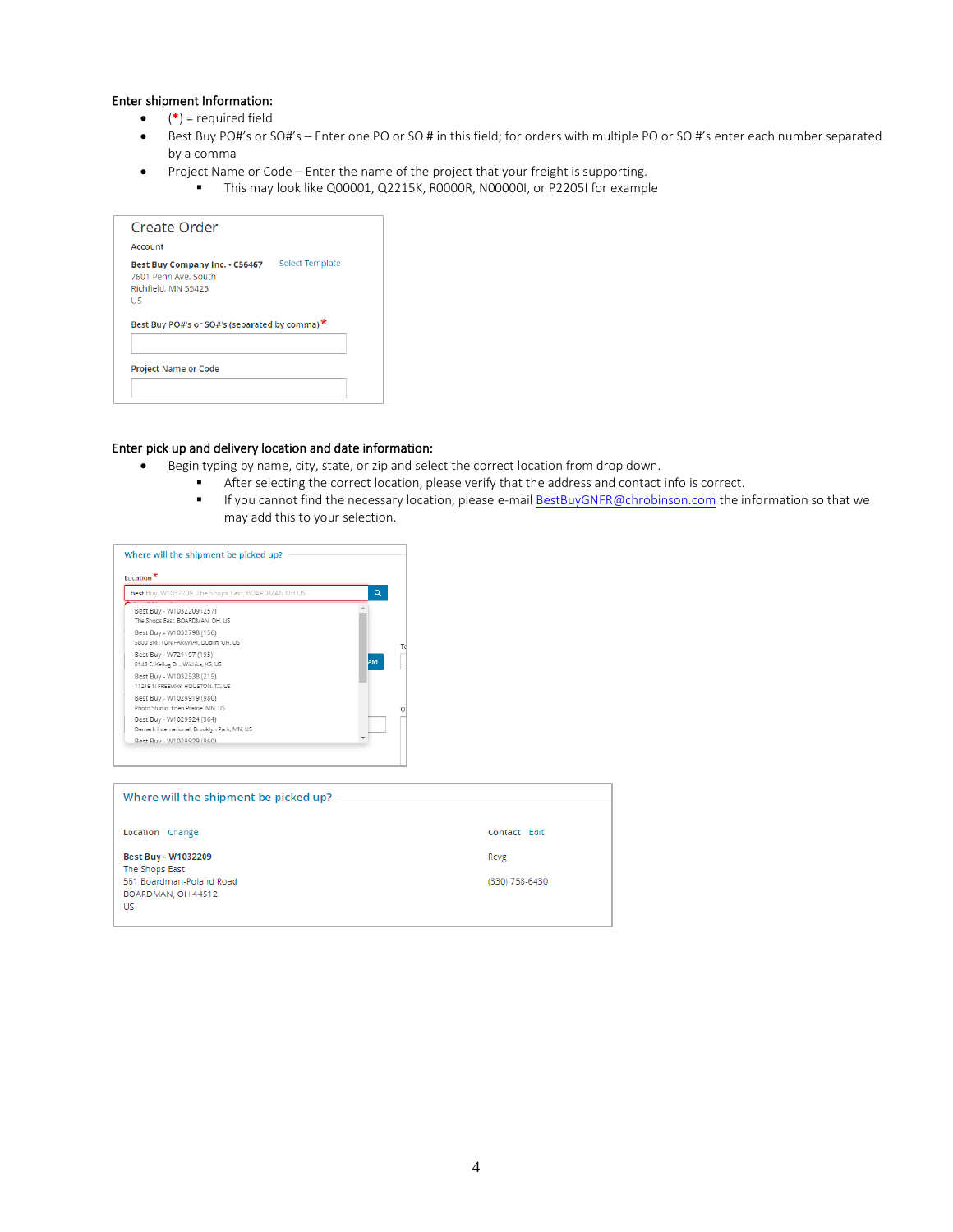- Pick up information:
	- **EXECT** Dates: Enter date order will be ready to ship (this does not confirm that it's the day that CHR will pick up as that is based off the deliver BY date). Please do not enter any past dates.
	- Pickup Number: Enter what the driver should use when arriving to ship location (if you do not have pickup number use the Best Buy PO number)
	- Origin Special Instructions: Include shipment details such as if a reefer can be used, need for pads, straps, air ride etc.

| When should the shipment be picked up?<br>$From *$<br>首<br>03/01/2022 | AM<br>12<br>00<br>÷ | $To^*$<br>$\equiv$<br>03/01/2022   | AM<br>12<br>00<br>n i |
|-----------------------------------------------------------------------|---------------------|------------------------------------|-----------------------|
| Tell us more about this pick up<br><b>Pickup Number</b>               |                     | <b>Origin Special Instructions</b> |                       |
|                                                                       |                     |                                    | 0/1000                |

- Delivery information:
	- Dates: If load must delivery on a hard date enter the same date in both fields. If there is a delivery window, enter the earliest day of the window and the last day of the window.
	- Pickup Number: Enter what the driver should use when arriving to ship location (if you do not have a delivery number use the Best Buy PO number)
	- **EXECT** Destination Special Instructions: Include any details related to delivery needs such as a contact or "ATTN:" to name, or special requirements such as liftgate, inside delivery, etc.

| From <sup>*</sup>                |                     | $To^*$                                  |                |
|----------------------------------|---------------------|-----------------------------------------|----------------|
| 旨<br>03/02/2022                  | AM<br>12<br>00<br>÷ | 旨<br>03/02/2022                         | AM<br>12<br>00 |
| Tell us more about this delivery |                     |                                         |                |
|                                  |                     |                                         |                |
| <b>Delivery Number</b>           |                     | <b>Destination Special Instructions</b> |                |
|                                  |                     |                                         |                |
|                                  |                     |                                         |                |
|                                  |                     |                                         |                |
|                                  |                     |                                         |                |
|                                  |                     |                                         |                |
|                                  |                     |                                         |                |
|                                  |                     |                                         |                |

#### Enter commodity details:

- Items/commodity search:
	- Begin typing to search for your commodity.

| What items are you shipping?                          |          |                     |                    |         |
|-------------------------------------------------------|----------|---------------------|--------------------|---------|
| Item 1                                                |          |                     |                    |         |
| Search Your Item Catalog *                            |          |                     |                    |         |
| Type description, SKU, PLU, UPC, NMFC, Code, or Class |          | $\alpha$            |                    |         |
|                                                       |          |                     |                    |         |
| <b>Item Totals</b>                                    |          |                     |                    |         |
| Number of Items                                       | Quantity | <b>Total Weight</b> | <b>Total Value</b> | Pallets |
| $\circ$                                               | 0.00     | $0.00$ lbs          | \$0.00             | 0.00    |
|                                                       |          |                     |                    |         |
| All shipments are subject to the cargo claim policy.  |          |                     |                    |         |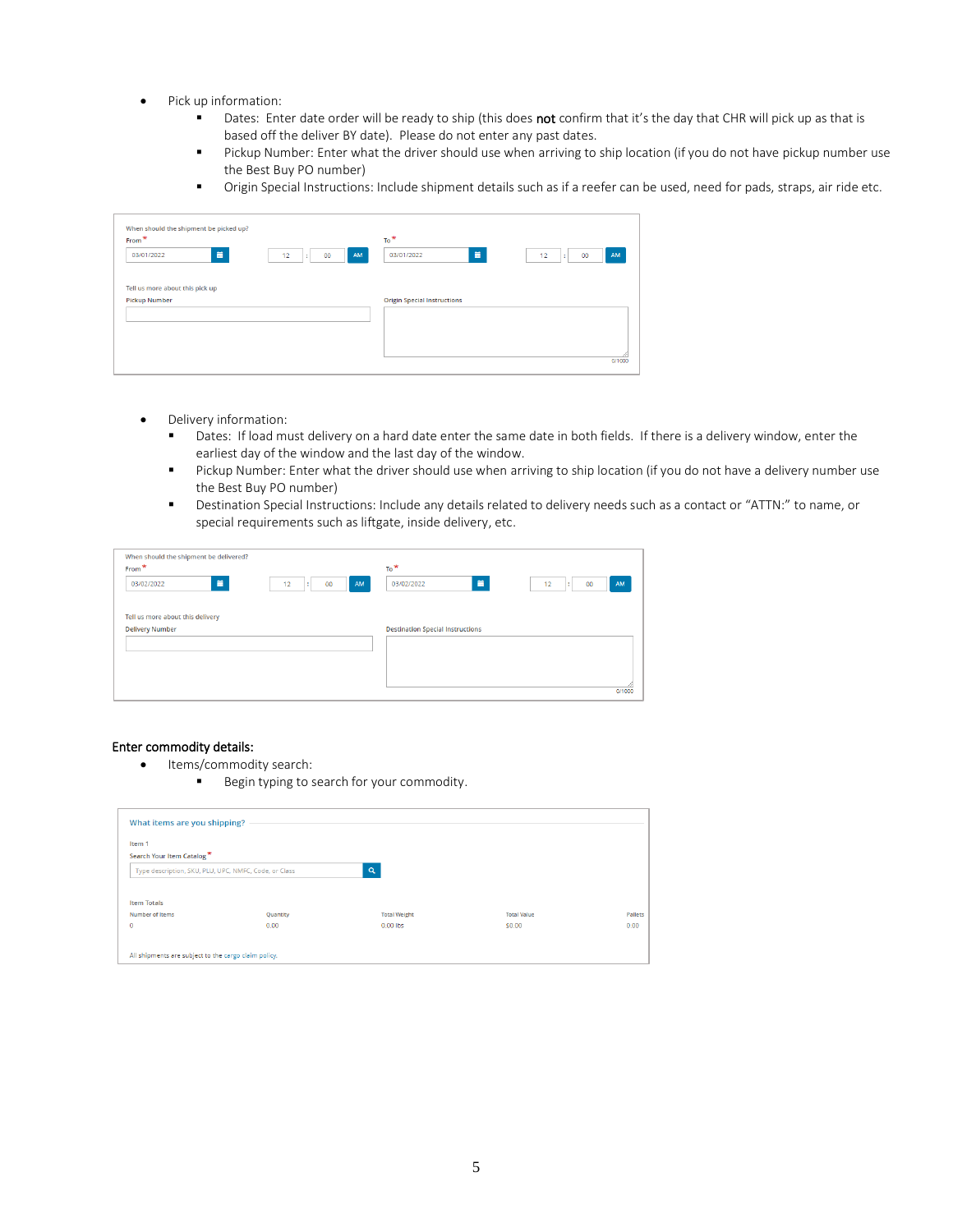- Items/commodity detailed description:
	- **EXECT** Please confirm any information that automatically populate and change as necessary.
	- Total Value is required to ensure appropriate cargo coverage.<br>■ Skid Count and Pallet Spaces help us determine if there is oppe
	- Skid Count and Pallet Spaces help us determine if there is opportunity to consolidate so please ensure accuracy.
	- If you know the part number(s) please include in the Part Numbers field near the bottom of item description.
	- "If there are multiple items/parts shipping with various sizes or weights please enter items separately by clicking on the "+ Add Next Item" link.
		- If you enter multiple items, confirm totals at the bottom are accurate.

| Item 1                                          |                       |                                               |                              | Remove Item |
|-------------------------------------------------|-----------------------|-----------------------------------------------|------------------------------|-------------|
| Item Description*                               |                       |                                               |                              |             |
| Shelving                                        |                       |                                               |                              |             |
| Packaging <sup>*</sup>                          | Quantity <sup>*</sup> | Total Weight <sup>*</sup>                     | Total Value <sup>*</sup>     |             |
| Eaches<br>$\checkmark$                          |                       | Ibs                                           |                              |             |
| <b>Skid Count</b>                               | <b>Pallet Spaces</b>  | Freight Class <sup>*</sup><br>$\checkmark$    | <b>NMFC Number</b>           |             |
| <b>Temperature Category</b>                     | <b>Trailer Feet</b>   | Packaging Dimensions (L x W x H) <sup>*</sup> | Stackable <sup>*</sup>       |             |
| $\checkmark$<br>Dry                             |                       | in.                                           | $\bigcirc$ Yes $\bigcirc$ No |             |
| <b>Reference Numbers</b><br><b>Part Numbers</b> |                       |                                               |                              | 0/1000      |
| + Add Next Item<br><b>Item Totals</b>           |                       |                                               |                              |             |
| Number of Items                                 | Quantity              | <b>Total Weight</b>                           | <b>Total Value</b>           | Pallets     |
| 1.                                              | 0.00                  | $0.00$ lbs                                    | \$0.00                       | 0.00        |

#### Submit and Confirm your order:

- Submit order by clicking "Place Order" when you have all information entered.
- If you'd like to save the information from your shipment as a template to use in the future, simply click "Save as Template". You will be prompted to name this template as you can save multiple templates. In future order entries, you'll be prompted with a link near the top of the screen to select a Template.

| Cancel                                                                                              | Save as Template | <b>Place Order</b> |
|-----------------------------------------------------------------------------------------------------|------------------|--------------------|
|                                                                                                     |                  |                    |
| Create Order                                                                                        |                  |                    |
| Account                                                                                             |                  |                    |
| Best Buy Company Inc. - C56467 Select Template<br>7601 Penn Ave, South<br>Richfield, MN 55423<br>US |                  |                    |
| Best Buy PO#'s (separated by comma)*                                                                |                  |                    |
|                                                                                                     |                  |                    |
| <b>Project Name or Code</b>                                                                         |                  |                    |
|                                                                                                     |                  |                    |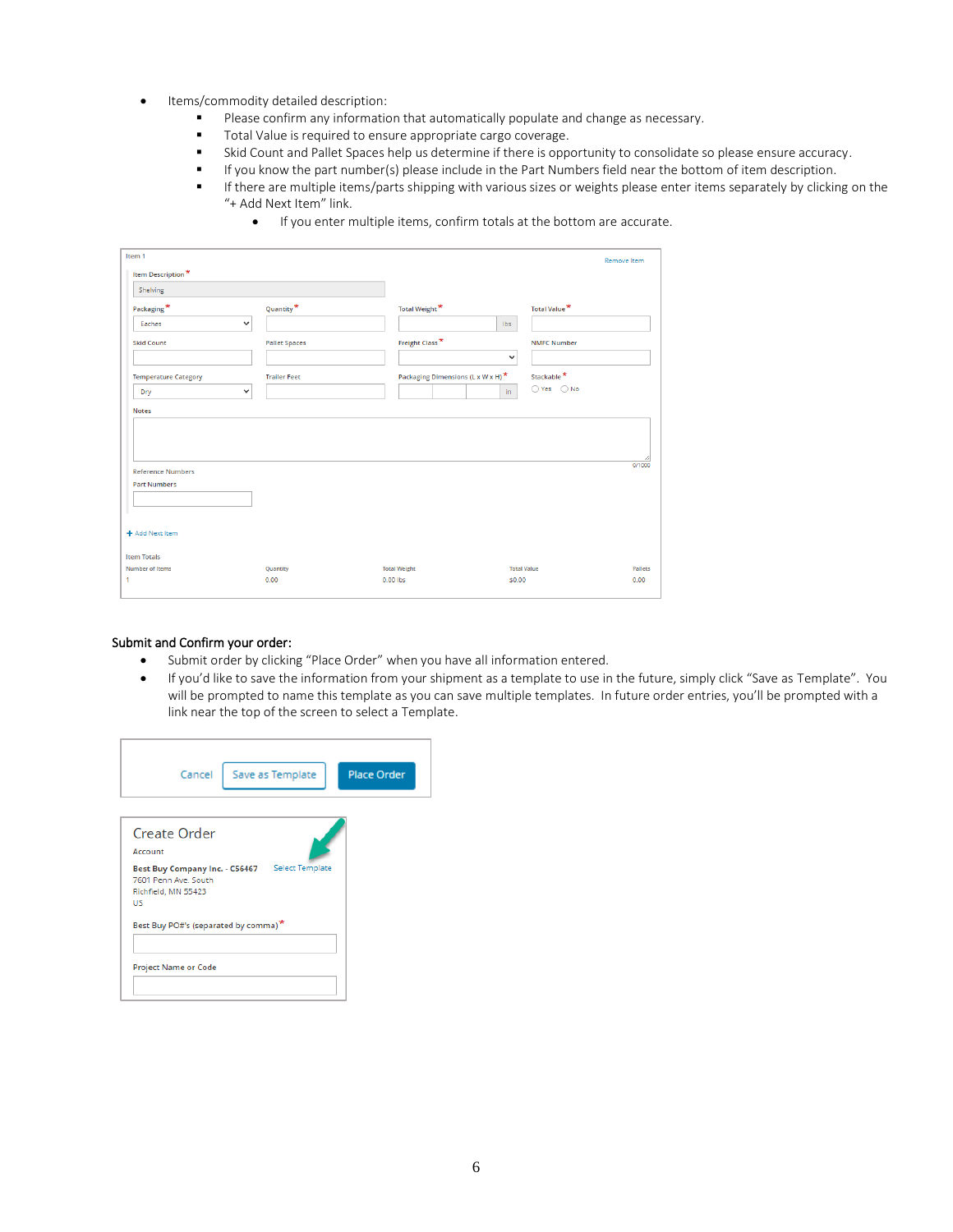- Confirm order submission.
	- Clicking on the "Order Details" link will take you to another page where you will be able to review your shipment and access additional information, including shipping paperwork. Please note that the BOL must be printed and provided to the driver at the time of pick up to ensure accurate billing.
	- The "Share Tracking Number" link will allow you to email a tracking link to yourself or others



### <span id="page-6-0"></span>4. Retreiving Paperwork

Please note that it is required to use the CH Robinson BOL for your shipments. To retrieve paperwork such as a BOL or pallet label for shipping, or a POD after delivery, you will need to first access the shipment. There are multiple ways you can do this:

- To search for a specific shipment by PO number, pick up or delivery number, CH Robinson load number, or any other number associated to the shipment:
	- 1. Tracking screen: This will take you to all shipments and allow you to search and filter or click directly into a shipment
	- 2. Search by Reference easy access: From any screen within Navisphere this search screen is available
	- 3. Dashboard Search by Reference: From the homescreen Dashboard, use the Search by Reference # widget



Once you are within the shipment from which you wish to retrieve paperwork, you can click on the BOL link or go to "Documents" for the BOL and other available paperwork. Please note that a POD will be available upon receipt from the carrier, usually within 72 hours.

| <b>NAVISPHERE®</b> | DASHBOARD<br>QUOTING -                         | TRACKING =<br>ORDERS +     | ACCOUNTS PAYABLE =    | <b>REPORTS</b> |                                     |              | Search by Reference #      | Q | ₩ | $\boldsymbol{\Theta}$<br>٠ |
|--------------------|------------------------------------------------|----------------------------|-----------------------|----------------|-------------------------------------|--------------|----------------------------|---|---|----------------------------|
|                    |                                                |                            |                       |                |                                     |              |                            |   |   |                            |
|                    | $\triangle$ Back                               |                            |                       |                |                                     |              | Jump to                    |   |   |                            |
|                    | <b>Order Details</b>                           |                            |                       |                |                                     | Reorder      | <b>Order Details</b>       |   |   |                            |
|                    | Ordered on March 18, 2022   Order # 1539779985 | <b>Active</b>              |                       |                |                                     | <b>B</b> BOL | <b>Tracking Info</b>       |   |   |                            |
|                    | ل حالة                                         |                            |                       |                |                                     |              | <b>Transportation Plan</b> |   |   |                            |
|                    | LTL                                            |                            |                       |                |                                     |              | <b>Reference Numbers</b>   |   |   |                            |
|                    | <b>Section</b>                                 |                            |                       |                |                                     |              | Locations                  |   |   |                            |
|                    |                                                |                            |                       |                |                                     |              | <b>Shipping Items</b>      |   |   |                            |
|                    | Ordered                                        | <b>Booked</b>              | In Transit            |                | Delivered                           |              | <b>Documents</b>           |   |   |                            |
|                    | ACCOUNT                                        | PICKUP                     | LATEST UPDATE         |                | DELIVERY                            |              |                            |   |   |                            |
|                    | Best Buy Company Inc.<br>. .                   | ٠<br>- -<br><b>STEP OF</b> | 03/18/2022<br>Joe, NC |                | Best Buy #16<br>4100 University Ave |              | Contact Us                 |   |   |                            |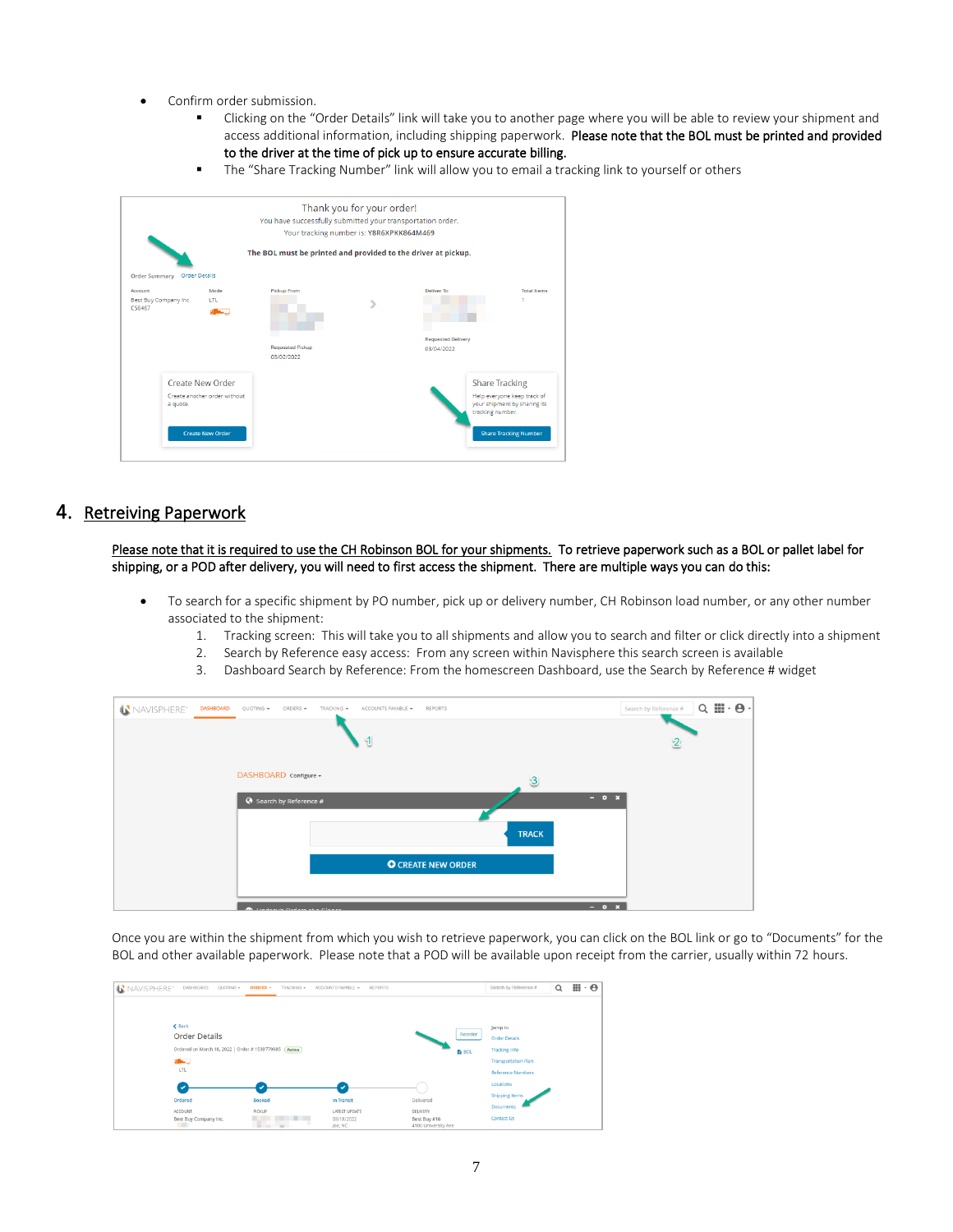#### You may opt-in to email notifications when a shipment is booked, this will email you a BOL that can be used for shipping.

From the Dashboard screen, click on the settings icon within the "My Notifications" widge to to choose your opt-in preference.



In the Notification Settings screen, opt-in to either Website or Email notifications. Website notifications will show on your Dashboard, while Email notifications will email directly to you. Click "Save" near the bottom of your screen to save your selections.

| <b>User Settings</b>         |                                                                                                                                                                                                                                                                                              | <b>Notification Settings</b> |       |  |  |  |  |  |
|------------------------------|----------------------------------------------------------------------------------------------------------------------------------------------------------------------------------------------------------------------------------------------------------------------------------------------|------------------------------|-------|--|--|--|--|--|
| <b>Notification Settings</b> |                                                                                                                                                                                                                                                                                              |                              |       |  |  |  |  |  |
|                              | Personalize your online experience by confirming your preferences and notifications below.<br>You will be able to change these settings later under your profile settings.<br>Use settings for all accounts<br>ON<br>Enter Company Name Or C-Code<br>Notification Definitions <sup>[2]</sup> | Q                            |       |  |  |  |  |  |
|                              | <b>Tracking</b>                                                                                                                                                                                                                                                                              | Website                      | Email |  |  |  |  |  |
|                              | <b>Order Created</b>                                                                                                                                                                                                                                                                         | ☑                            |       |  |  |  |  |  |
|                              |                                                                                                                                                                                                                                                                                              |                              |       |  |  |  |  |  |
|                              | <b>Shipment Booked</b>                                                                                                                                                                                                                                                                       | ☑                            |       |  |  |  |  |  |
|                              | Carrier Arrived                                                                                                                                                                                                                                                                              | ☑                            |       |  |  |  |  |  |
|                              | <b>Carrier Departed</b>                                                                                                                                                                                                                                                                      |                              |       |  |  |  |  |  |
|                              | Order Delivered                                                                                                                                                                                                                                                                              | ⊽                            |       |  |  |  |  |  |
|                              | Order Cancelled                                                                                                                                                                                                                                                                              |                              |       |  |  |  |  |  |
|                              |                                                                                                                                                                                                                                                                                              |                              |       |  |  |  |  |  |

## 5. Helpful Notes and FAQ's

- Accuracy is critical: All Navisphere shipment data will be visible to Best Buy and also scorecarded so *accurate shipment information is critical*. Suppliers are accountable to accurate entry of PO, origin, destination, dates, pieces, pallets, pallet spaces, class, dimensions, and weights of shipments.
	- o PO or SO with multiple delivery dates: Please enter each shipment separately with the appropriate date requirements and reference the same PO on each shipment
	- $\circ$  Multiple PO's going to same location on same dates: If the origin, destination, and dates are the same, please enter this as one shipment, referencing multiple PO or SO's in the appropriate fields.
	- **INultiple items or part numbers:** If there are multiple items/parts shipping with various sizes or weights please enter items separately by clicking on the "+ Add Next Item" link.
- Tracking Information: After entering shipments, you will be able to track via the "Tracking" link in your Navisphere top menu. You may also search using the search box near the right side of the Navisphere top menu. This search field can search by Best Buy PO, CH Robinson load number or any other reference numbers you entered on your shipments.
- If you have a large quantity of shipments to enter at one time: We can help with a bulk spreadsheet importer. Please contact our account team to coordinate details needed for this.
- Estimated transit times: If unsure of standard transit, please use the following estimated transit times as a guide:

| 0-500 miles:       | (1 Day Transit) i.e. pick Mon. and del Tues.   |
|--------------------|------------------------------------------------|
| 501-1,000 miles:   | (2 Day Transit) i.e. pick Mon. and del Wed     |
| 1,000-1,500 miles: | (3 Day Transit) i.e. pick Mon and del Thur.    |
| 1,501-2,000 miles: | (4 Day Transit) i.e. pick Mon. and del Fri.    |
| 2,001-2,500 miles: | (5 Day Transit) i.e. pick Mon. and del Mon.    |
| $2,501 + miles:$   | (6 + Days Transit) i.e. pick Mon. and del Mon. |